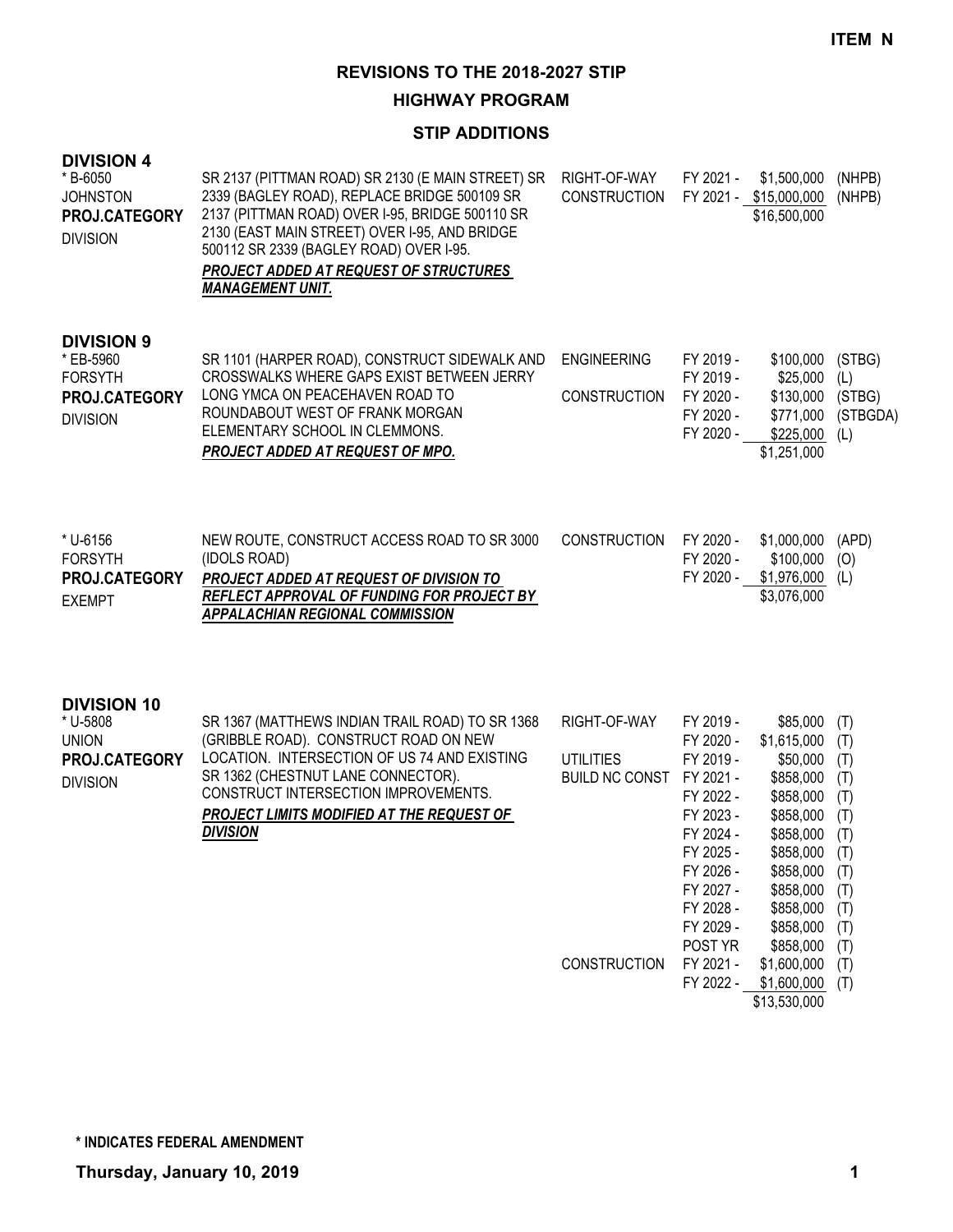**HIGHWAY PROGRAM**

## **STIP ADDITIONS**

| <b>DIVISION 13</b><br>* I-2513D<br><b>BUNCOMBE</b><br><b>PROJ.CATEGORY</b><br><b>DIVISION</b> | SR 1477 (RIVERSIDE DRIVE), NC 251/SR 1781<br>(BROADWAY) TO I-40/SR 1231 (HILL STREET)<br>ADD SEGMENT TO I-2513, PROJECT FORMERLY<br><i><b>IDENTIFIED AS U-5868.</b></i> | RIGHT-OF-WAY<br>UTILITIES<br><b>CONSTRUCTION</b> | FY 2020 -<br>FY 2020 -<br>FY 2020 -<br>FY 2021 -<br>FY 2022 - | \$1,200,000<br>\$500,000<br>\$2,600,000<br>\$2,600,000<br>\$2,600,000<br>\$9,500,000 | (STBG)<br>(STBG)<br>(STBG)<br>(STBG)<br>(STBG) |
|-----------------------------------------------------------------------------------------------|-------------------------------------------------------------------------------------------------------------------------------------------------------------------------|--------------------------------------------------|---------------------------------------------------------------|--------------------------------------------------------------------------------------|------------------------------------------------|
| <b>DIVISION 14</b><br>* R-5735A<br><b>CHEROKEE</b><br><b>PROJ.CATEGORY</b><br><b>DIVISION</b> | END OF 4-LANE DIVIDED SECTION TO SR 1556<br>(MARTINS CREEK ROAD). IMPROVE ROADWAY -<br>CLEARING ONLY.<br>ADD SEGMENT AT REQUEST OF DIVISION.                            | <b>CONSTRUCTION</b>                              | 2019                                                          | \$100,000<br>\$100,000                                                               | (T)                                            |
| * R-5742A<br>CLAY<br>PROJ.CATEGORY                                                            | GEORGIA STATE LINE TO US 64. UPGRADE<br>ROADWAY - CLEARING ONLY.<br>ADD PROJECT AT REQUEST OF DIVISION                                                                  | <b>CONSTRUCTION</b>                              | 2019                                                          | \$300,000<br>\$300,000                                                               | (T)                                            |

DIVISION

| <b>DIVISION 1</b>    |                                                       |                     |           |              |     |
|----------------------|-------------------------------------------------------|---------------------|-----------|--------------|-----|
| R-2582A              | US 158/NC 46, I-95/NC 46 IN ROANOKE RAPIDS TO SR      | BUILD NC CONST      | FY 2020 - | \$858,000    | (T) |
| <b>NORTHAMPTON</b>   | 1312 (ST. JOHN CHURCH ROAD) IN NORTHAMPTON            |                     | FY 2021 - | \$858,000    | (T) |
| <b>PROJ.CATEGORY</b> | COUNTY.                                               |                     | FY 2022 - | \$858,000    | (T) |
| <b>DIVISION</b>      | TO ALLOW ADDITIONAL TIME FOR PLANNING AND             |                     | FY 2023 - | \$858,000    | (T) |
|                      | <b>DESIGN DELAY CONSTRUCTION FROM FY 19 TO FY 20.</b> |                     | FY 2024 - | \$858,000    | (T) |
|                      |                                                       |                     | FY 2025 - | \$858,000    | (T) |
|                      |                                                       |                     | FY 2026 - | \$858,000    | (T) |
|                      |                                                       |                     | FY 2027 - | \$858,000    | (T) |
|                      |                                                       |                     | FY 2028 - | \$858,000    | (T) |
|                      |                                                       |                     | FY 2029 - | \$858,000    | (T) |
|                      |                                                       |                     | POST YR-  | \$4,290,000  | (T) |
|                      |                                                       | <b>CONSTRUCTION</b> | FY 2020 - | \$13,850,000 | (T) |
|                      |                                                       |                     | FY 2021 - | \$13,850,000 | (T) |
|                      |                                                       |                     | FY 2022 - | \$13,850,000 | (T) |
|                      |                                                       |                     | FY 2023 - | \$13,850,000 | (T) |
|                      |                                                       |                     |           | \$68,270,000 |     |
|                      |                                                       |                     |           |              |     |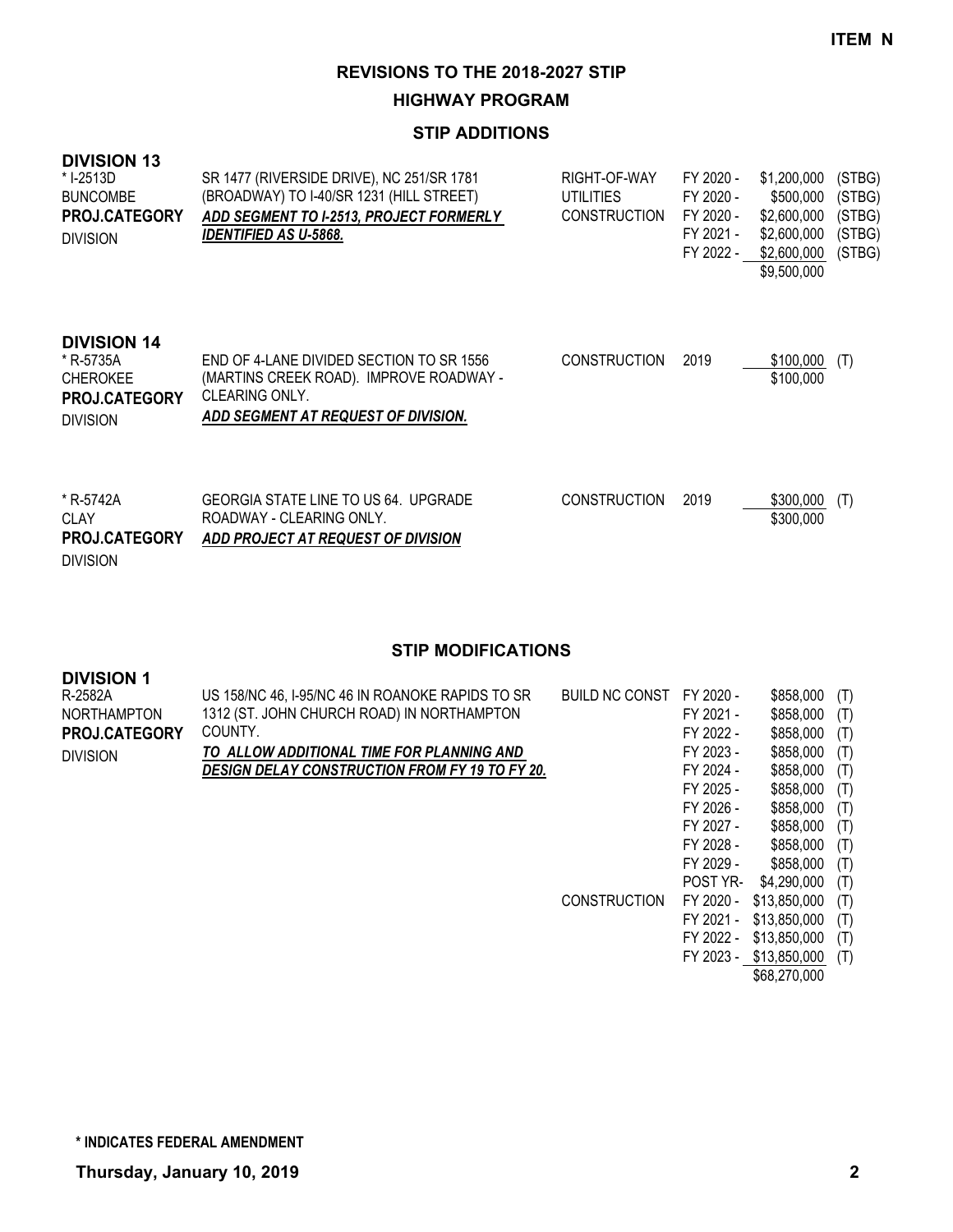**HIGHWAY PROGRAM**

## **STIP MODIFICATIONS**

| * B-4603<br><b>PITT</b><br>PROJ.CATEGORY<br><b>DIVISION</b>  | SR 1715 (JACK JONES ROAD), REPLACE BRIDGE<br>730029 OVER FORK SWAMP.<br>TO ALLOW ADDITIONAL TIME FOR PLANNING AND<br>DESIGN DELAY RIGHT-OF-WAY FROM FY 19 TO FY 20.                 | RIGHT-OF-WAY<br><b>CONSTRUCTION</b>                                              | FY 2020 -<br>FY 2021 -                                                                                                                                                                                                                | \$90,000<br>\$900,000<br>\$990,000                                                                                                                                                                                                                                 | (STBGOFF)<br>(STBGOFF)                                                                                                     |
|--------------------------------------------------------------|-------------------------------------------------------------------------------------------------------------------------------------------------------------------------------------|----------------------------------------------------------------------------------|---------------------------------------------------------------------------------------------------------------------------------------------------------------------------------------------------------------------------------------|--------------------------------------------------------------------------------------------------------------------------------------------------------------------------------------------------------------------------------------------------------------------|----------------------------------------------------------------------------------------------------------------------------|
| R-2513A<br><b>CRAVEN</b><br>PROJ.CATEGORY<br><b>DIVISION</b> | US 17, NC 43 TO SR 1438 (SPRUILL TOWN ROAD).<br>TO ALLOW ADDITIONAL TIME FOR PLANNING AND<br>DESIGN DELAY RIGHT-OF-WAY FROM FY 19 TO FY 20<br>AND CONSTRUCTION FROM FY 21 TO FY 22. | <b>BUILD NC ROW</b><br>RIGHT-OF-WAY<br><b>UTILITIES</b><br><b>CONSTRUCTION</b>   | FY 2020 -<br>FY 2021 -<br>FY 2022 -<br>FY 2023 -<br>FY 2024 -<br>FY 2025 -<br>FY 2026 -<br>FY 2027 -<br>FY 2028 -<br>FY 2029 -<br>POST YR-<br>FY 2020 -<br>FY 2020 -<br>FY 2021 -<br>FY 2022 -<br>FY 2023 -<br>FY 2024 -<br>FY 2025 - | \$257,000<br>\$257,000<br>\$257,000<br>\$257,000<br>\$257,000<br>\$257,000<br>\$257,000<br>\$257,000<br>\$257,000<br>\$257,000<br>\$1,285,000<br>\$1,600,000<br>\$300,000<br>\$300,000<br>\$2,275,000<br>\$2,275,000<br>\$2,275,000<br>\$2,275,000<br>\$15,155,000 | (T)<br>(T)<br>(T)<br>(T)<br>(T)<br>(T)<br>(T)<br>(T)<br>(T)<br>(T)<br>(T)<br>(T)<br>(T)<br>(T)<br>(T)<br>(T)<br>(T)<br>(T) |
| R-4463A<br><b>CRAVEN</b><br>PROJ.CATEGORY<br><b>REGIONAL</b> | NC 43 CONNECTOR, US 17 TO SOUTH OF US 70.<br>TO ALLOW ADDITIONAL TIME FOR PLANNING AND<br><b>DESIGN DELAY CONSTRUCTION FROM FY 19 TO FY 20.</b>                                     | RIGHT-OF-WAY<br><b>UTILITIES</b><br><b>BUILD NC CONST</b><br><b>CONSTRUCTION</b> | FY 2019 -<br>FY 2019 -<br>FY 2020 -<br>FY 2021 -<br>FY 2022 -<br>FY 2023 -<br>FY 2024 -<br>FY 2025 -<br>FY 2026 -<br>FY 2027 -<br>FY 2028 -<br>FY 2029 -<br>POST YR-<br>FY 2020 -                                                     | \$1,225,000<br>\$500,000<br>\$472,000<br>\$472,000<br>\$472,000<br>\$472,000<br>\$472,000<br>\$472,000<br>\$472,000 (T)<br>\$472,000<br>\$472,000<br>\$472,000<br>\$2,360,000<br>\$500,000<br>\$9,305,000                                                          | (T)<br>(T)<br>(T)<br>(T)<br>(T)<br>(T)<br>(T)<br>(T)<br>(T)<br>(T)<br>(T)<br>(T)<br>(T)                                    |

**DIVISION 2**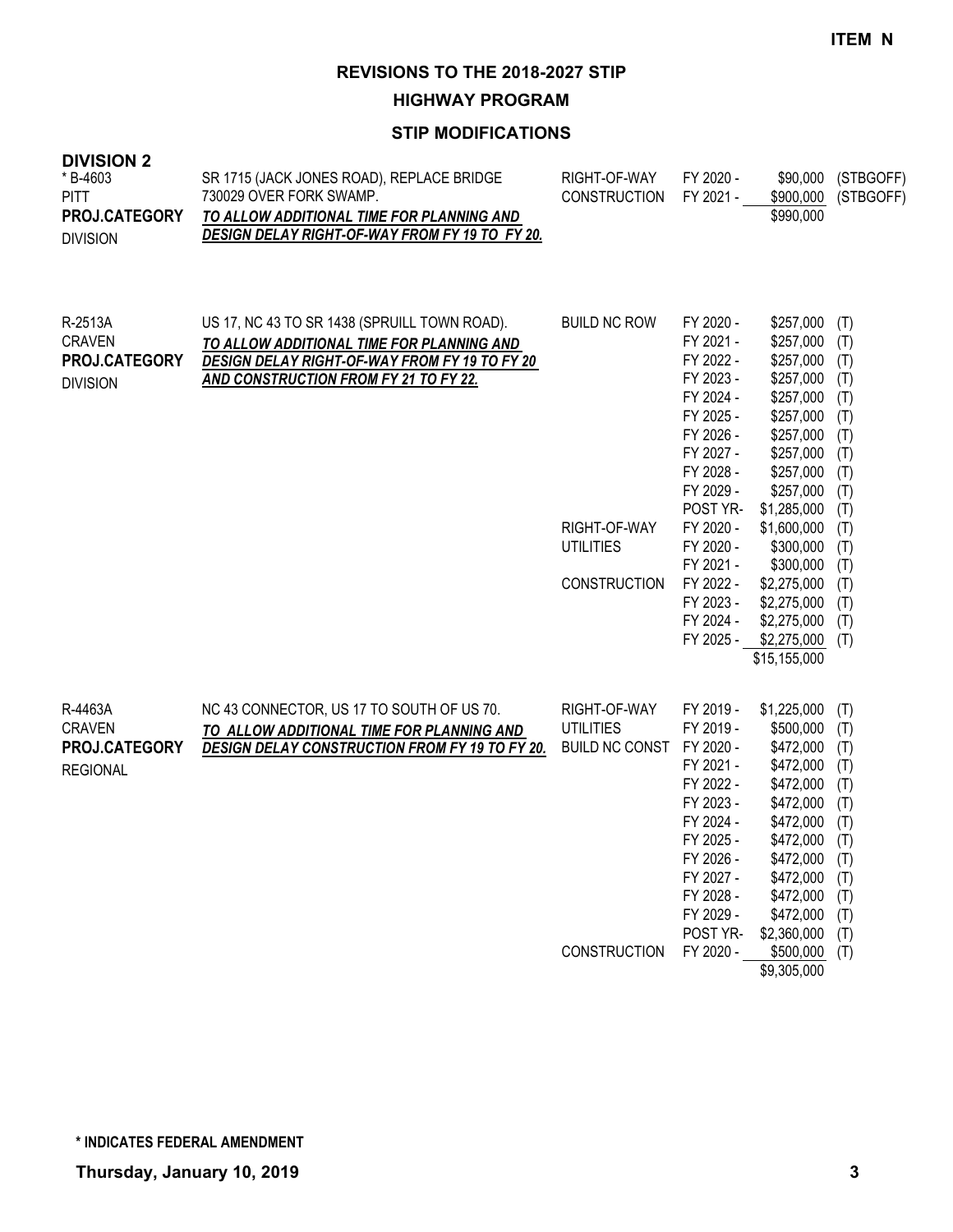#### **HIGHWAY PROGRAM**

## **STIP MODIFICATIONS**

#### **DIVISION 3**

US 117 (FUTURE 1-795), I-40 TO SR 1006 (WEST TRADE ROAD). *MODIFY PROJECT DESCRIPTION TO REFLECT REVISED LIMITS. SCHEDULED FOR PLANNING AND*  \* U-3125A SAMPSON DUPLIN

*ENVIRONMENTAL STUDIES ONLY.*

| * U-3125B     | US 117 (FUTURE I-795), SR 1006 (WEST TRADE        |
|---------------|---------------------------------------------------|
| <b>DUPLIN</b> | STREET) TO NORTH OF SR 1135 (COUNTRY CLUB         |
| WAYNE         | ROAD).                                            |
|               | <b>MODIFY PROJECT DESCRIPTION TO REFLECT</b>      |
|               | <b>REVISED LIMITS. SCHEDULED FOR PLANNING AND</b> |
|               | <b>ENVIRONMENTAL STUDIES ONLY.</b>                |
|               |                                                   |

| U-5787<br>ONSLOW<br><b>PROJ.CATEGORY</b><br><b>DIVISION</b>            | SR 2715 (TRADE STREET), NC 53 (WESTERN<br>BOULEVARD) TO MCDANIEL DRIVE IN JACKSONVILLE.<br>CONSTRUCT ROADWAY ON NEW LOCATION.<br>TO ALLOW ADDITIONAL TIME FOR PLANNING AND<br><b>DESIGN DELAY RIGHT-OF-WAY FROM FY 19 TO FY 20</b><br>AND CONSTRUCTION FROM FY 21 TO FY 22. | RIGHT-OF-WAY<br><b>UTILITIES</b><br><b>CONSTRUCTION</b> | FY 2020 -<br>FY 2020 -<br>FY 2022 -              | \$1,648,000<br>\$198,000<br>\$1,511,000<br>\$3,357,000     | (T)<br>(T)<br>(T)        |
|------------------------------------------------------------------------|-----------------------------------------------------------------------------------------------------------------------------------------------------------------------------------------------------------------------------------------------------------------------------|---------------------------------------------------------|--------------------------------------------------|------------------------------------------------------------|--------------------------|
| U-5932<br><b>BRUNSWICK</b><br><b>PROJ.CATEGORY</b><br><b>STATEWIDE</b> | US 17, NC 211. CONVERT INTERSECTION TO<br>INTERCHANGE.<br>ACCELERATE RIGHT-OF-WAY FROM FY 22 TO FY 20.                                                                                                                                                                      | RIGHT-OF-WAY<br><b>UTILITIES</b>                        | FY 2020 -<br>FY 2021 -<br>FY 2020 -<br>FY 2021 - | \$10,000,000<br>\$10,000,000<br>\$5,200,000<br>\$5,200,000 | (T)<br>(T)<br>(T)<br>(T) |

CONSTRUCTION FY 2025 - \$6,667,000 (T)

FY 2026 - \$6,667,000 (T)

FY 2027 - \$6,666,000 (T) \$50,400,000

#### **DIVISION 4**

| * U-3125 | US 117 (FUTURE I-795), NORTH OF SR 1135 (COUNTRY |
|----------|--------------------------------------------------|
| Duplin   | CLUB ROAD) TO I-795. UPGRADE ROADWAY TO          |
| WAYNE    | INTERSTATE STANDARDS, PART ON NEW LOCATION.      |
| SAMPSON  | <b>MODIFY PROJECT DESCRIPTION TO REFLECT</b>     |
|          | CURRENT STUDY AREA. SEE PROJECT BREAKS FOR       |
|          | <b>FUNDING AND SCHEDULES.</b>                    |
|          |                                                  |

**\* INDICATES FEDERAL AMENDMENT**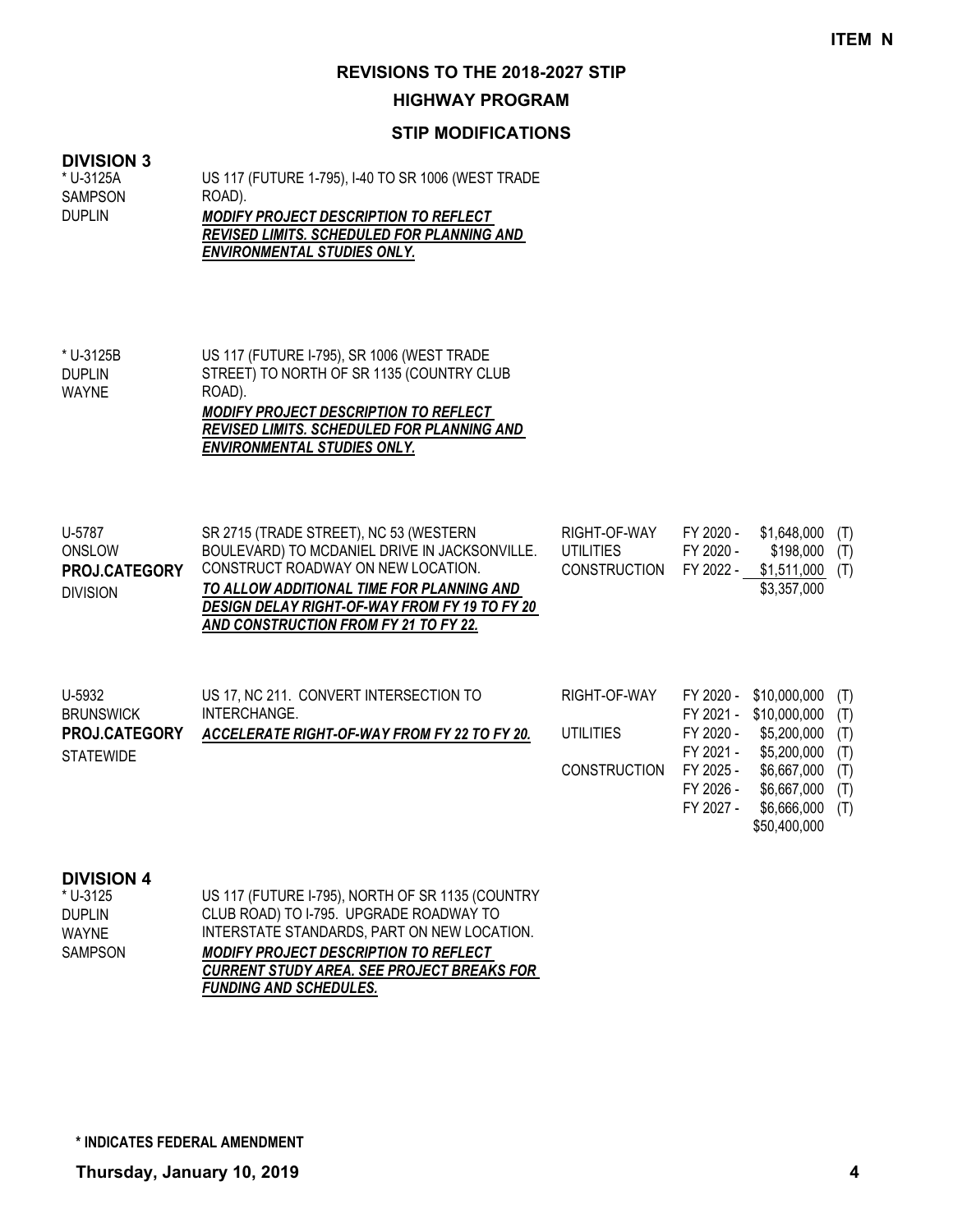**HIGHWAY PROGRAM**

| <b>DIVISION 4</b><br>* U-3125C<br><b>WAYNE</b><br>PROJ.CATEGORY<br><b>REGIONAL</b> | US 117 (FUTURE I-795), NORTH OF SR 1135 (COUNTRY<br>CLUB ROAD) TO SOUTH OF SR 1129 (SOUTH LANDFILL<br>ROAD).<br>MODIFY PROJECT DESCRIPTION TO REFLECT<br><b>REVISED LIMITS.</b>                                                              | RIGHT-OF-WAY<br><b>UTILITIES</b><br><b>CONSTRUCTION</b> | FY 2025 -<br>\$800,000<br>FY 2025 -<br>\$500,000<br>FY 2027 -<br>\$4,875,000<br>FY 2028 -<br>\$4,875,000<br>FY 2029 -<br>\$4,875,000<br>\$15,925,000                           | (T)<br>(T)<br>(T)<br>(T)<br>(T)        |
|------------------------------------------------------------------------------------|----------------------------------------------------------------------------------------------------------------------------------------------------------------------------------------------------------------------------------------------|---------------------------------------------------------|--------------------------------------------------------------------------------------------------------------------------------------------------------------------------------|----------------------------------------|
| * U-3125D<br><b>WAYNE</b><br>PROJ.CATEGORY<br><b>REGIONAL</b>                      | US 117 (FUTURE I-795), SOUTH OF SR 1129 (SOUTH<br>LANDFILL ROAD) TO SOUTH OF SR 1927 (GENOA<br>ROAD).<br>MODIFY PROJECT DESCRIPTION TO REFLECT<br><b>REVISED LIMITS.</b>                                                                     | RIGHT-OF-WAY<br><b>UTILITIES</b><br><b>CONSTRUCTION</b> | FY 2025 -<br>\$3,400,000<br>FY 2025 -<br>\$600,000<br>FY 2027 -<br>\$7,776,000<br>FY 2028 -<br>\$7,776,000<br>FY 2029 -<br>\$7,776,000<br>POST YR-\$12,651,000<br>\$39,979,000 | (T)<br>(T)<br>(T)<br>(T)<br>(T)<br>(T) |
| * U-3125E<br><b>WAYNE</b><br>PROJ.CATEGORY<br><b>REGIONAL</b>                      | US 117 (FUTURE I-795), SOUTH OF SR 1927 (GENOA<br>ROAD) TO SOUTH OF NC 581 (ARRINGTON BRIDGE<br>ROAD).<br><b>MODIFY PROJECT DESCRIPTION TO REFLECT</b><br><b>REVISED LIMITS.</b>                                                             | RIGHT-OF-WAY<br><b>UTILITIES</b><br><b>CONSTRUCTION</b> | FY 2028 -<br>\$7,200,000<br>FY 2028 -<br>\$900,000<br>POST YR-\$54,300,000<br>\$62,400,000                                                                                     | (T)<br>(T)<br>(T)                      |
| * U-3125F<br><b>WAYNE</b><br>PROJ.CATEGORY<br><b>REGIONAL</b>                      | US 117 (FUTURE I-795), SOUTH OF NC 581<br>(ARRINGTON BRIDGE ROAD) TO I-795.<br><b>MODIFY PROJECT DESCRIPTION TO REFLECT</b><br><b>REVISED LIMITS.</b>                                                                                        | RIGHT-OF-WAY<br><b>UTILITIES</b><br><b>CONSTRUCTION</b> | FY 2028 -<br>\$5,266,000<br>FY 2029 -<br>\$5,267,000<br>POST YR-<br>\$5,267,000<br>FY 2028 -<br>\$900,000<br>POST YR-<br>\$94,600,000<br>\$111,300,000                         | (T)<br>(T)<br>(T)<br>(T)<br>(T)        |
| <b>DIVISION 5</b><br>U-5529<br><b>WAKE</b><br>PROJ.CATEGORY<br><b>DIVISION</b>     | SR 1115 (AVENT FERRY ROAD), WEST OF SR 1101<br>(PINEY GROVE - WILBON ROAD) TO VILLAGE WALK<br>DRIVE IN HOLLY SPRINGS. OPERATIONAL<br>IMPROVEMENTS.<br>TO ALLOW ADDITIONAL TIME FOR DESIGN, DELAY<br><b>CONSTRUCTION FROM FY 18 TO FY 19.</b> | <b>CONSTRUCTION</b>                                     | FY 2019 -<br>FY 2019 -<br>$$396,000$ (L)<br>\$1,980,000                                                                                                                        | \$1,584,000 (STBGDA)                   |
| U-5618<br><b>WAKE</b><br>PROJ.CATEGORY<br><b>DIVISION</b>                          | SR 3014 (MORRISVILLE- CARPENTER ROAD), SR 1613<br>(DAVIS DRIVE) TO WEST OF NC 54 IN MORRISVILLE.<br>WIDEN TO 4-LANE DIVIDED FACILITY.<br>TO ALLOW ADDITIONAL TIME FOR DESIGN, DELAY<br><b>CONSTRUCTION FROM FY 18 TO FY 19.</b>              | <b>CONSTRUCTION</b>                                     | FY 2019 -<br>\$4,924,000<br>FY 2019 - \$2,110,000 (L)<br>\$7,034,000                                                                                                           | (STBGDA)                               |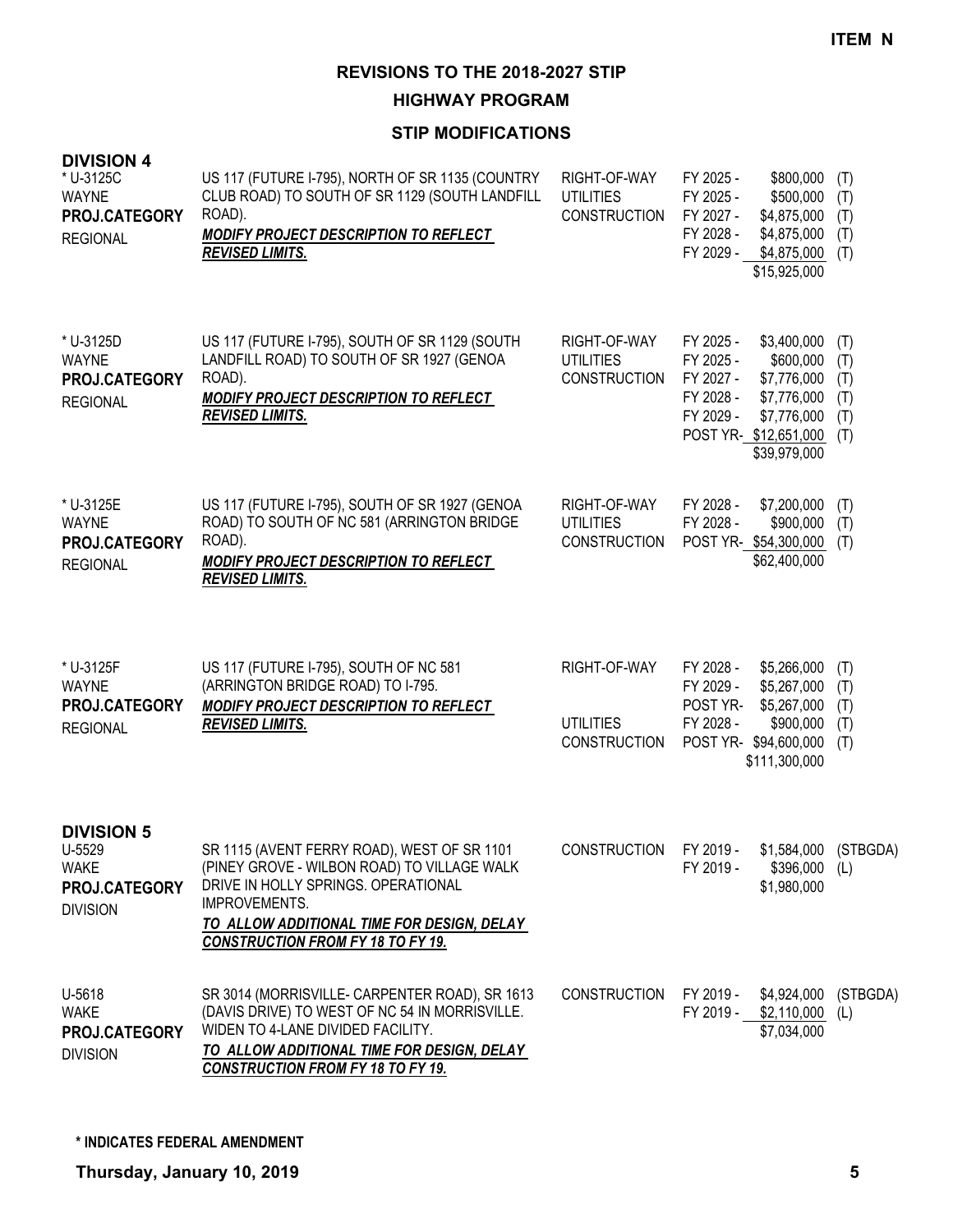**HIGHWAY PROGRAM**

| <b>DIVISION 6</b><br>R-4428<br><b>ROBESON</b><br>PROJ.CATEGORY<br><b>REGIONAL</b>     | NC 711, SR 1340 (ODOM STREET-PHILADELPHUS<br>ROAD) IN PEMBROKE TO SR 1557 (REDMOND ROAD).<br>WIDEN TO MULTI-LANES.<br><b>COST INCREASE EXCEEDING \$2 MILLION AND 25%</b><br>THRESHOLDS.                                                                      | RIGHT-OF-WAY<br><b>UTILITIES</b><br><b>CONSTRUCTION</b> | FY 2020 -<br>FY 2020 -                           | \$4,700,000<br>\$1,300,000<br>FY 2022 - \$7,000,000<br>\$13,000,000              | (T)<br>(T)<br>(T)        |
|---------------------------------------------------------------------------------------|--------------------------------------------------------------------------------------------------------------------------------------------------------------------------------------------------------------------------------------------------------------|---------------------------------------------------------|--------------------------------------------------|----------------------------------------------------------------------------------|--------------------------|
| R-5020A<br><b>COLUMBUS</b><br>PROJ.CATEGORY<br><b>REGIONAL</b>                        | US 701 BYPASS, SR 1166 (PLEASANT PLAINS ROAD) TO<br>SR 1437 (VIRGIL AVENUE).<br><b>COST INCREASE EXCEEDING \$2 MILLION AND 25%</b><br>THRESHOLDS.                                                                                                            | <b>CONSTRUCTION</b>                                     | FY 2021 -                                        | FY 2020 - \$10,933,000<br>\$10,933,000<br>FY 2022 - \$10,934,000<br>\$32,800,000 | (T)<br>(T)<br>(T)        |
| R-5020B<br><b>COLUMBUS</b><br>PROJ.CATEGORY<br><b>DIVISION</b>                        | US 701 BYPASS, SR 1437 (VIRGIL AVENUE) TO US<br>74/US 76.<br><b>COST INCREASE EXCEEDING \$2 MILLION AND 25%</b><br>THRESHOLDS.                                                                                                                               | <b>CONSTRUCTION</b>                                     |                                                  | FY 2020 - \$10,750,000<br>FY 2021 - \$10,750,000<br>\$21,500,000                 | (T)<br>(T)               |
| R-5751<br><b>ROBESON</b><br>PROJ.CATEGORY<br><b>REGIONAL</b>                          | US 74, NC 72/NC 130. UPGRADE AT-GRADE<br>INTERSECTION TO INTERCHANGE.<br><b>COST INCREASE EXCEEDING \$2 MILLION AND 25%</b><br>THRESHOLDS.                                                                                                                   | RIGHT-OF-WAY<br><b>CONSTRUCTION</b>                     | FY 2020 -<br>FY 2022 -<br>FY 2023 -<br>FY 2024 - | \$100,000<br>\$6,866,000<br>\$6,867,000<br>\$6,867,000<br>\$20,700,000           | (T)<br>(T)<br>(T)<br>(T) |
| * U-5605<br><b>CUMBERLAND</b><br>PROJ.CATEGORY<br><b>DIVISION</b>                     | SR 4202 (ODELL ROAD), FORT BRAGG BOUNDARY TO<br>NC 24/NC 87 (BRAGG BOULEVARD) IN SPRING LAKE.<br>WIDEN TO MULTI-LANES, PART ON NEW LOCATION.<br><b>COST INCREASE EXCEEDING \$2 MILLION AND 25%</b><br>THRESHOLDS.                                            | RIGHT-OF-WAY<br><b>UTILITIES</b><br><b>CONSTRUCTION</b> | FY 2019 -<br>FY 2019 -                           | \$1,000,000<br>\$500,000<br>FY 2020 - \$11,000,000 (STBG)<br>\$12,500,000        | (STBG)<br>(STBG)         |
| <b>DIVISION 7</b><br>* B-5356<br><b>GUILFORD</b><br>PROJ.CATEGORY<br><b>STATEWIDE</b> | I-40 / BUSINESS 85 / US 29 / US 70 / US 220, REPLACE<br>BRIDGE 400299 OVER SOUTH BUFFALO CREEK IN<br>GREENSBORO.<br>TO ALLOW TIME TO COORDINATE WITH PROJECT I-<br>5965, DELAY CONSTRUCTION FROM FY 19 TO FY 22,<br>AT REQUEST OF STRUCTURE MANAGEMENT UNIT. | <b>CONSTRUCTION</b>                                     |                                                  | FY 2022 - \$11,700,000<br>\$11,700,000                                           | (NHPB)                   |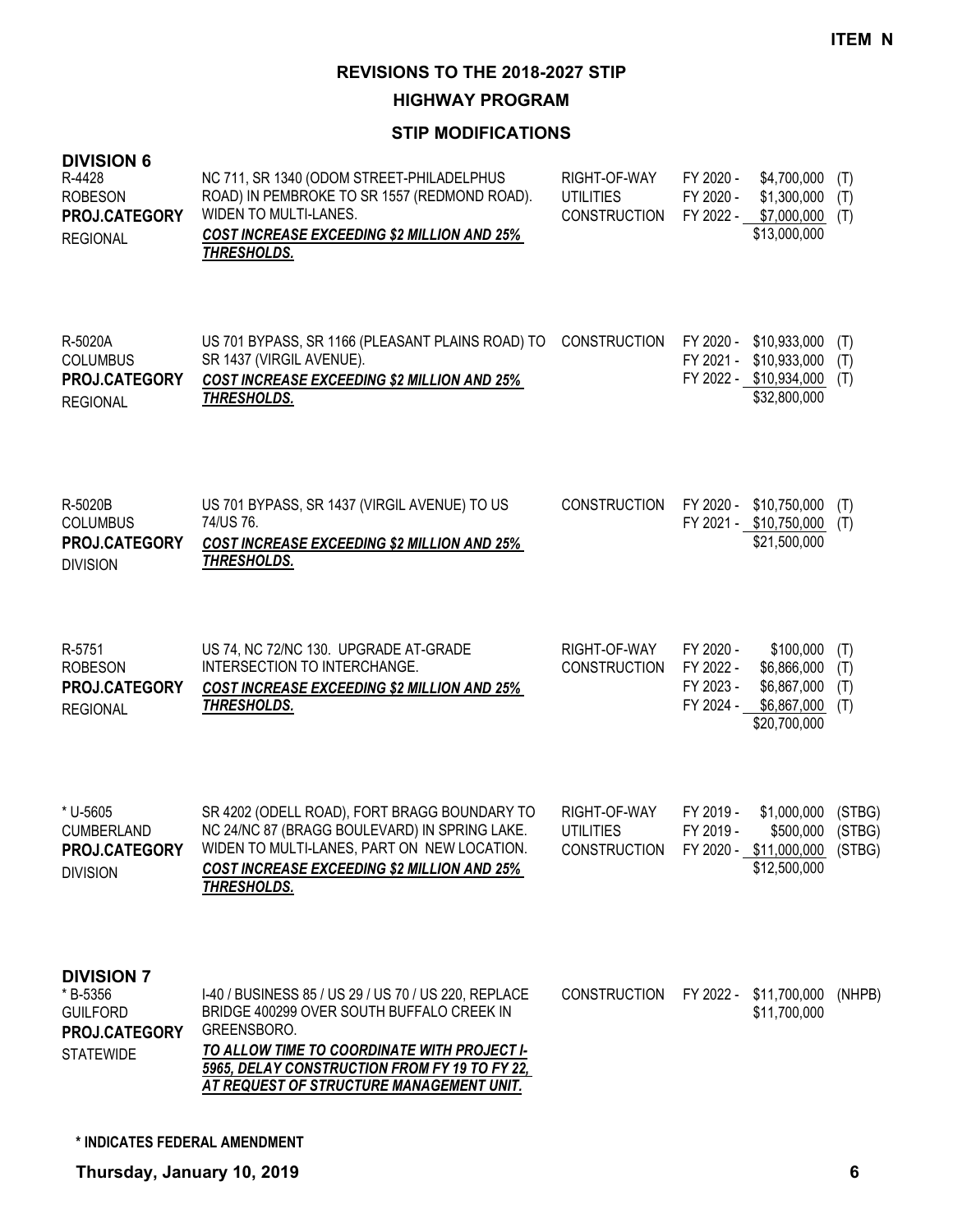**HIGHWAY PROGRAM**

| <b>DIVISION 7</b><br>B-5713<br><b>GUILFORD</b><br>PROJ.CATEGORY<br><b>DIVISION</b> | WILLOW ROAD, REPLACE BRIDGE 400352 OVER I-40 /<br><b>BUSINESS 85 IN GREENSBORO.</b><br>TO ALLOW TIME TO ADJUST CROSS SECTION AND<br><b>COMBINE LETTING WITH B-5718, DELAY</b><br><b>CONSTRUCTION FROM FY 19 TO FY 20, AT REQUEST</b><br>OF STRUCTURE MANAGEMENT UNIT.                                    | RIGHT-OF-WAY<br><b>CONSTRUCTION</b>                     | FY 2019 -<br>FY 2020 -                                        | \$166,000<br>\$3,318,000<br>\$3,484,000                                                                        | (NHPB)<br>(NHPB)                       |
|------------------------------------------------------------------------------------|----------------------------------------------------------------------------------------------------------------------------------------------------------------------------------------------------------------------------------------------------------------------------------------------------------|---------------------------------------------------------|---------------------------------------------------------------|----------------------------------------------------------------------------------------------------------------|----------------------------------------|
| EB-5876<br><b>GUILFORD</b><br>PROJ.CATEGORY<br><b>DIVISION</b>                     | HOLDEN ROAD, SR 4121 (WEST GATE CITY<br>BOULEVARD) TO NORTH OF SR 4121 (WEST GATE CITY<br>BOULEVARD) IN GREENSBORO. CONSTRUCT<br>SIDEWALKS.<br>TO ALLOW ADDITIONAL TIME FOR CITY TO PREPARE<br>FOR PROJECT LETTING, DELAY CONSTRUCTION<br>FROM FY 18 TO FY 19.                                           | <b>CONSTRUCTION</b>                                     | FY 2019 -<br>FY 2019 -                                        | \$314,000<br>\$79,000<br>\$393,000                                                                             | (TAP)<br>(L)                           |
| U-3400<br><b>GUILFORD</b><br><b>RANDOLPH</b><br>PROJ.CATEGORY<br><b>DIVISION</b>   | SR 1577 / SR 1004 (ARCHDALE ROAD), US 311 (MAIN<br>STREET) TO EAST OF SPRINGWOOD LANE IN<br>ARCHDALE. WIDEN TO 3 LANES.<br>UPDATE WORK DESCRIPTION, REVERSE TERMINI AND<br>REVISE EASTERN TERMINUS AT REQUEST OF<br><b>DIVISION TO REFLECT CORRECT MILEPOSTING AND</b><br><b>CURRENT DOCUMENT SCOPE.</b> | RIGHT-OF-WAY<br><b>UTILITIES</b><br><b>CONSTRUCTION</b> | FY 2019 -<br>FY 2020 -<br>FY 2019 -<br>FY 2020 -<br>FY 2021 - | \$5,050,000<br>\$5,050,000<br>\$950,000<br>\$950,000<br>\$10,150,000<br>FY 2022 - \$10,150,000<br>\$32,300,000 | (T)<br>(T)<br>(T)<br>(T)<br>(T)<br>(T) |
| U-5864A<br><b>GUILFORD</b><br><b>RANDOLPH</b><br>PROJ.CATEGORY<br><b>DIVISION</b>  | SR 1595 / SR 4053 (SURRETT DRIVE), I-85 IN TRINITY<br>TO SR 1300 (WEST FAIRFIELD ROAD) IN HIGH POINT.<br>DELETE PROJECT BREAK; WORK TO BE<br>ACCOMPLISHED UNDER U-5864.                                                                                                                                  | RIGHT-OF-WAY<br><b>UTILITIES</b><br><b>CONSTRUCTION</b> | FY 2019 -<br>FY 2019 -<br>FY 2021 -<br>FY 2022 -              | \$2,517,000<br>\$302,000<br>\$10,640,000<br>\$10,640,000<br>FY 2023 - \$10,640,000<br>\$34,739,000             | (T)<br>(T)<br>(T)<br>(T)<br>(T)        |
| U-5893<br><b>ROCKINGHAM</b><br>PROJ.CATEGORY<br><b>REGIONAL</b>                    | US 311 / NC 14 (SOUTH VAN BUREN ROAD), SR 2066<br>(KINGS HIGHWAY) IN EDEN. CONVERT AT-GRADE<br>INTERSECTION TO INTERCHANGE.<br>TO REFLECT CORRECT RIGHT OF WAY SCHEDULE<br>MILESTONE, DELAY RIGHT OF WAY FROM FY 18 TO FY<br>19 (NOTE; NO CHANGE IN ACTUAL DELIVERY<br>SCHEDULE).                        | RIGHT-OF-WAY<br><b>UTILITIES</b><br><b>CONSTRUCTION</b> | FY 2019 -<br>FY 2019 -<br>FY 2020 -                           | \$1,380,000<br>\$100,000<br>\$5,750,000<br>\$7,230,000                                                         | (T)<br>(T)<br>(T)                      |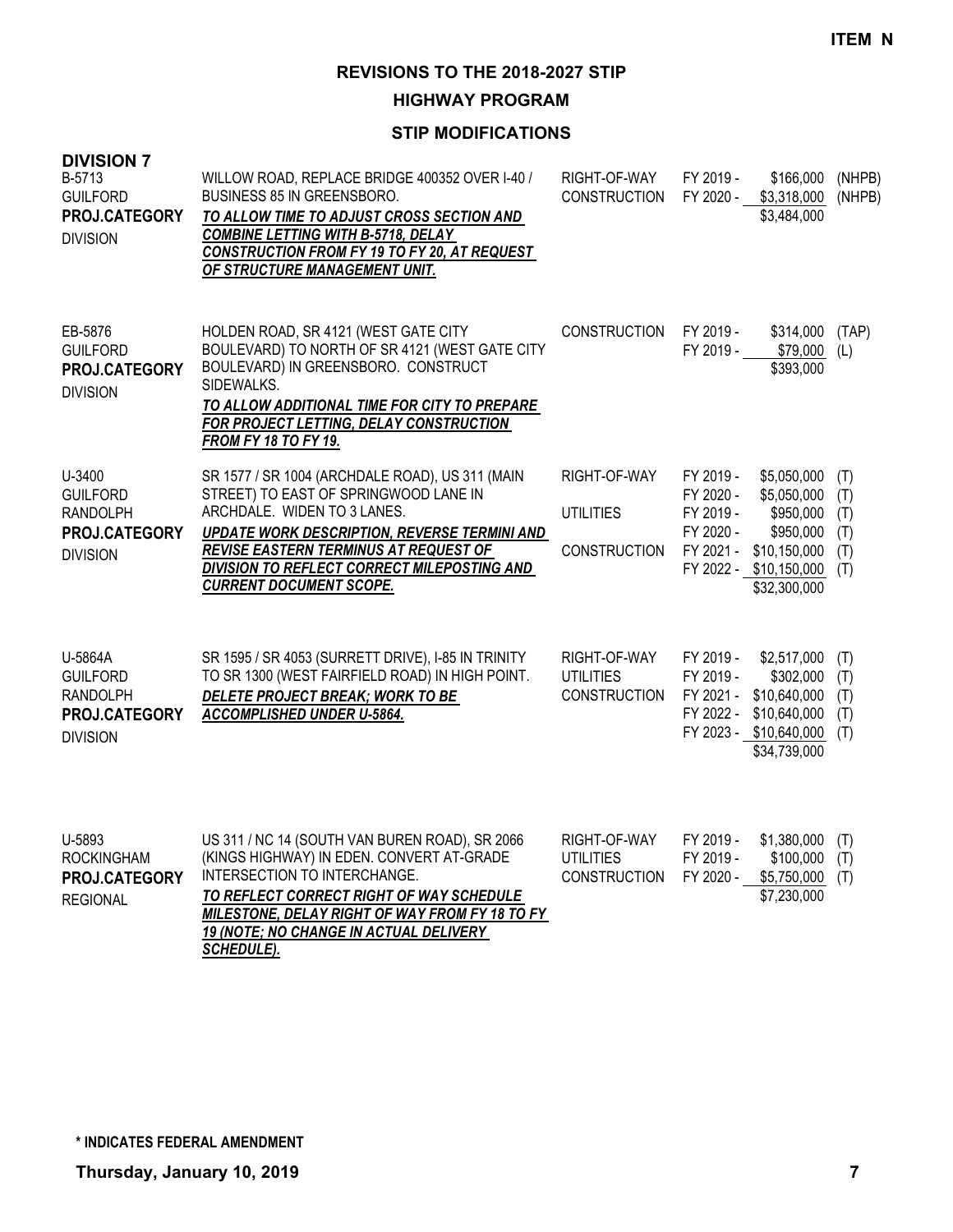## **HIGHWAY PROGRAM**

## **STIP MODIFICATIONS**

## **DIVISION 8**

**DIVISION 9**

| * U-5864 | SR 1595 / SR 4053 (SURRETT DRIVE), I-85 IN TRINITY |  |
|----------|----------------------------------------------------|--|
| RANDOLPH | TO SR 1300 (WEST FAIRFIELD ROAD) IN HIGH POINT.    |  |
| Guilford | WIDEN TO MULTILANES.                               |  |
|          | <b>DESCRIPTION REVISED TO REFLECT CURRENT</b>      |  |
|          | <b>PROJECT SCOPE (NOTE: SEE PART A BELOW FOR</b>   |  |
|          | <i>SCHEDULE).</i>                                  |  |
|          |                                                    |  |
|          |                                                    |  |
|          |                                                    |  |

| AV-5749<br><b>DAVIDSON</b><br><b>PROJ.CATEGORY</b><br><b>DIVISION</b>   | DAVIDSON COUNTY AIRPORT (EXX), INSTALL RUNWAY<br>6 MEDIUM INTENSITY APPROACH LIGHTING SYSTEM<br>WITH RUNWAY ALIGNMENT INDICATOR LIGHTS<br>ACROSS I-85, INCLUDING INTERCHANGE LIGHTING.<br><b>ACCELERATE CONSTRUCTION FROM FY 20 TO FY 19</b><br>TO REFLECT CURRENT PROJECT DELIVERY<br>SCHEDULE, AT REQUEST OF DIVISION OF AVIATION. | CONSTRUCTION                              | FY 2019 -                                                                  | \$2,394,000<br>\$2,394,000                                                                            | (T)                                                         |
|-------------------------------------------------------------------------|--------------------------------------------------------------------------------------------------------------------------------------------------------------------------------------------------------------------------------------------------------------------------------------------------------------------------------------|-------------------------------------------|----------------------------------------------------------------------------|-------------------------------------------------------------------------------------------------------|-------------------------------------------------------------|
| EB-5810<br><b>FORSYTH</b><br><b>PROJ.CATEGORY</b><br><b>DIVISION</b>    | BARBARA JANE AVENUE, OLD GREENSBORO ROAD TO<br>WOODROW POWELL DRIVE IN WINSTON-SALEM.<br>CONSTRUCT SIDEWALK.<br><b>REVISE DESCRIPTION AT REQUEST OF MPO TO</b><br><b>REFLECT CURRENT SCOPE</b>                                                                                                                                       | <b>ENGINEERING</b><br><b>CONSTRUCTION</b> | FY 2019 -<br>FY 2019 -<br>FY 2020 -<br>FY 2020 -<br>FY 2020 -<br>FY 2020 - | \$48,000<br>\$12,000<br>\$176,000<br>\$44,000<br>\$5,000<br>\$1,000<br>\$286,000                      | (STBG)<br>(L)<br>(TAP)<br>(L)<br><b>BGDA</b>                |
| * U-2579AA<br><b>FORSYTH</b><br><b>PROJ.CATEGORY</b><br><b>REGIONAL</b> | FUTURE 1-74, WINSTON-SALEM NORTHERN BELTWAY,<br>EASTERN SECTION, I-74 / US 311 TO I-40<br><b>COST INCREASE EXCEEDING \$2 MILLION AND 25%</b><br>THRESHOLDS.                                                                                                                                                                          | GARVEE CONSTR FY 2020 -                   | FY 2021 -<br>FY 2022 -<br>FY 2023 -<br>FY 2024 -<br>FY 2025 -<br>FY 2026 - | \$5,148,000<br>\$5,148,000<br>\$5,148,000<br>\$5,148,000<br>\$5,148,000<br>\$5,148,000<br>\$5,148,000 | (NHP)<br>(NHP)<br>(NHP)<br>(NHP)<br>(NHP)<br>(NHP)<br>(NHP) |

|                     | FY 2027 - | \$5,148,000   | (NHP)  |
|---------------------|-----------|---------------|--------|
|                     | FY 2028 - | \$5,148,000   | (NHP)  |
|                     | FY 2029 - | \$5,148,000   | (NHP)  |
|                     | POST YR-  | \$25,740,000  | (NHP)  |
| <b>CONSTRUCTION</b> | FY 2020 - | \$6,050,000   | (NHP)  |
|                     | FY 2020 - | \$5,000,000   | (S(M)) |
|                     | FY 2021 - | \$6,050,000   | (NHP)  |
|                     | FY 2021 - | \$5,000,000   | (S(M)) |
|                     | FY 2022 - | \$6,050,000   | (NHP)  |
|                     | FY 2022 - | \$5,000,000   | (S(M)) |
|                     | FY 2023 - | \$6,050,000   | (NHP)  |
|                     | FY 2023 - | \$5,000,000   | (S(M)) |
|                     |           | \$121,420,000 |        |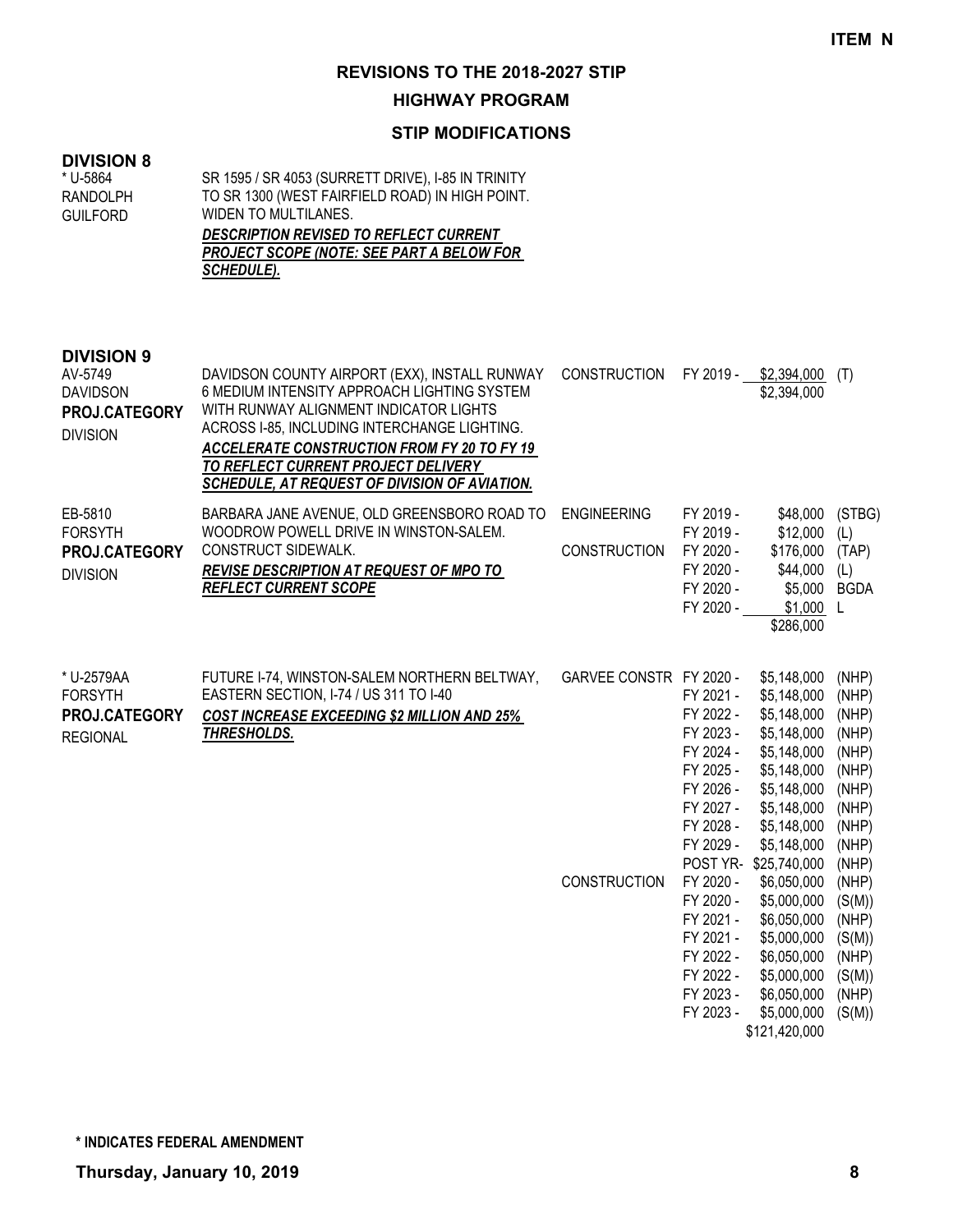**HIGHWAY PROGRAM**

| <b>DIVISION 10</b><br>C-5161<br><b>CABARRUS</b><br>PROJ.CATEGORY<br><b>EXEMPT</b> | KANNAPOLIS, IRISH BUFFALO CREEK GREENWAY IN<br>KANNAPOLIS. CONSTRUCT GREENWAY.<br>TO ALLOW ADDITIONAL TIME FOR PLANNING AND<br><b>DESIGN DELAY CONSTRUCTION FROM FY 18 TO FY 19</b>                                                                                                                                                             | <b>CONSTRUCTION</b>                 | FY 2019 -                                        | \$2,019,000<br>FY 2019 - \$505,000<br>\$2,524,000                     | (CMAQ)<br>(L)                         |
|-----------------------------------------------------------------------------------|-------------------------------------------------------------------------------------------------------------------------------------------------------------------------------------------------------------------------------------------------------------------------------------------------------------------------------------------------|-------------------------------------|--------------------------------------------------|-----------------------------------------------------------------------|---------------------------------------|
| EB-4717<br><b>STANLY</b><br>PROJ.CATEGORY<br><b>TRANSITION</b>                    | LOCUST, CONSTRUCT BIKE/PEDESTRIAN TRAIL<br>ALONG TOWN SEWER EASEMENTS IN LOCUST.<br>TO ALLOW ADDITIONAL TIME FOR PLANNING AND<br><b>DESIGN DELAY CONSTRUCTION FROM FY 18 TO FY 19</b>                                                                                                                                                           | <b>CONSTRUCTION</b>                 | FY 2019 -                                        | \$250,000<br>\$250,000                                                | (SRTS)                                |
| * EB-5777<br><b>MECKLENBURG</b><br>PROJ.CATEGORY<br><b>DIVISION</b>               | CORNELIUS, MCDOWELL CREEK TRIBUTARY<br><b>GREENWAY; CONSTRUCT GREENWAY FROM</b><br>SMITHVILLE PARK TO J.V. WASHAM ELEMENTARY.<br>CONSTRUCT MULTI-USE PATH ALONG<br>WESTMORELAND ROAD TO LAKE PINES DRIVE.<br>TO ALLOW ADDITIONAL TIME FOR PLANNING AND<br>DESIGN DELAY RIGHT-OF-WAY FROM FY 18 TO FY 20<br>AND CONSTRUCTION FROM FY 20 TO FY 22 | RIGHT-OF-WAY<br><b>CONSTRUCTION</b> | FY 2020 -<br>FY 2020 -<br>FY 2022 -<br>FY 2022 - | \$300,000<br>\$75,000<br>\$2,100,000<br>$$525,000$ (L)<br>\$3,000,000 | (STBGDA)<br>(L)<br>(STBGDA)           |
| EB-5781<br><b>MECKLENBURG</b><br>PROJ.CATEGORY<br><b>DIVISION</b>                 | CHARLOTTE, STEWART CREEK GREENWAY, STATE<br>STREET TO ROZZELLES FERRY ROAD. CONSTRUCT<br>GREENWAY.<br>TO ALLOW ADDITIONAL TIME FOR PLANNING AND<br><b>DESIGN DELAY CONSTRUCTION FROM FY 18 TO FY 20</b>                                                                                                                                         | <b>CONSTRUCTION</b>                 | FY 2020 -<br>FY 2020 -                           | \$1,090,000<br>$$273,000$ (L)<br>\$1,363,000                          | (STBGDA)                              |
| EB-5783<br><b>MECKLENBURG</b><br>PROJ.CATEGORY<br><b>DIVISION</b>                 | MATTHEWS, SAM NEWELL ROAD MULTI-USE PATH,<br>NORTHEAST PARKWAY TO CROWN POINT<br>ELEMENTARY SCHOOL. CONSTRUCT GREENWAY.<br>TO ALLOW ADDITIONAL TIME FOR PLANNING AND<br>DESIGN DELAY RIGHT-OF-WAY FROM FY 18 TO FY 19<br>AND CONSTRUCTION FROM FY 19 TO FY 21                                                                                   | RIGHT-OF-WAY<br><b>CONSTRUCTION</b> | FY 2019 -<br>FY 2019 -<br>FY 2021 -<br>FY 2021 - | \$200,000<br>\$50,000<br>$$160,000$ (L)<br>\$1,050,000                | (STBGDA)<br>(L)<br>\$640,000 (STBGDA) |
| EB-5786<br><b>MECKLENBURG</b><br>PROJ.CATEGORY<br><b>DIVISION</b>                 | MECKLENBURG COUNTY, LITTLE SUGAR CREEK<br>GREENWAY EXTENSION, RAMBLEWOOD LANE TO<br>BURNT MILL ROAD. CONSTRUCT GREENWAY.<br>TO ALLOW ADDITIONAL TIME FOR PLANNING AND<br><b>DESIGN DELAY CONSTRUCTION FROM FY 18 TO FY 19</b>                                                                                                                   | <b>CONSTRUCTION</b>                 | FY 2019 -                                        | \$2,200,000 (TAPDA)<br>FY 2019 - \$550,000 (L)<br>\$2,750,000         |                                       |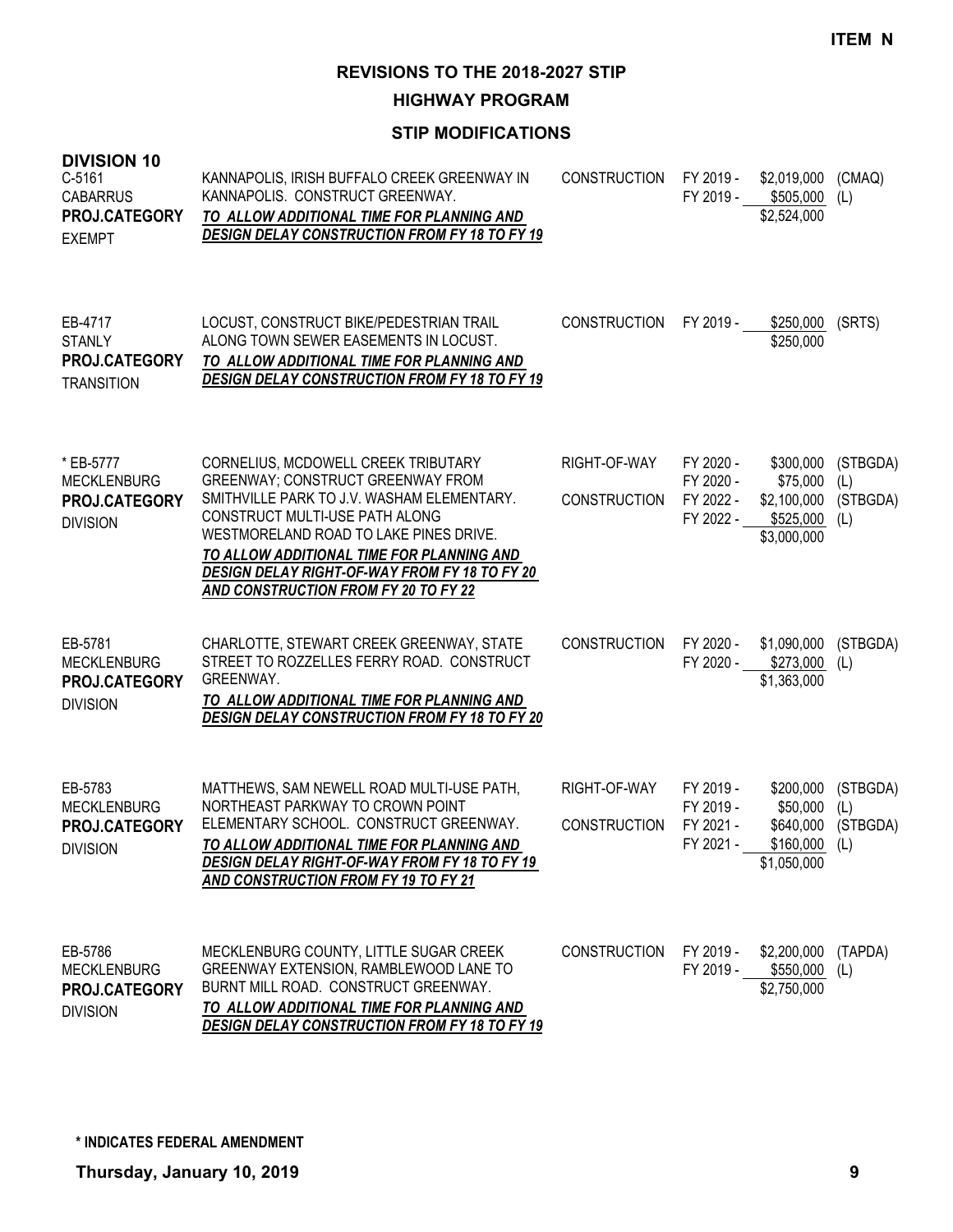**HIGHWAY PROGRAM**

| <b>DIVISION 10</b><br>EB-5819<br><b>UNION</b><br>PROJ.CATEGORY<br><b>DIVISION</b> | WAXHAW, DOWNTOWN WAXHAW PEDESTRIAN AND<br><b>BICYCLE FACILITY ENHANCEMENTS.</b><br>TO ALLOW ADDITIONAL TIME FOR PLANNING AND<br><b>DESIGN DELAY CONSTRUCTION FROM FY 18 TO FY 19</b>                                                                                                                            | <b>CONSTRUCTION</b>                 | FY 2019 -<br>FY 2019 -                                        | \$515,000<br>\$515,000<br>\$1,030,000                                        | (STBGDA)<br>(L)                          |
|-----------------------------------------------------------------------------------|-----------------------------------------------------------------------------------------------------------------------------------------------------------------------------------------------------------------------------------------------------------------------------------------------------------------|-------------------------------------|---------------------------------------------------------------|------------------------------------------------------------------------------|------------------------------------------|
| EB-5820<br><b>MECKLENBURG</b><br><b>PROJ.CATEGORY</b><br><b>DIVISION</b>          | CHARLOTTE, CHARLOTTE B-CYCLE EXPANSION.<br>TO ALLOW ADDITIONAL TIME FOR PLANNING AND<br><b>DESIGN DELAY CONSTRUCTION FROM FY 18 TO FY 19</b>                                                                                                                                                                    | <b>CONSTRUCTION</b>                 | FY 2019 -<br>FY 2019 -                                        | \$675,000<br>\$169,000<br>\$844,000                                          | (TAPDA)<br>(L)                           |
| EB-5832<br><b>MECKLENBURG</b><br>PROJ.CATEGORY<br><b>DIVISION</b>                 | CHARLOTTE, SR 2833 (MALLARD CREEK CHURCH<br>ROAD), SR 2472 (MALLARD CREEK ROAD) TO SR 2746<br>(CLAUDE FREEMAN DRIVE). CONSTRUCT MULTI-USE<br>TRAIL ON SOUTH SIDE OF ROAD.<br>TO ALLOW ADDITIONAL TIME FOR PLANNING AND<br>DESIGN DELAY RIGHT-OF-WAY FROM FY 18 TO FY 19<br>AND CONSTRUCTION FROM FY 19 TO FY 20 | RIGHT-OF-WAY<br><b>CONSTRUCTION</b> | FY 2019 -<br>FY 2019 -<br>FY 2020 -<br>FY 2020 -<br>FY 2020 - | \$531,000<br>\$133,000<br>\$200,000<br>\$542,000<br>\$186,000<br>\$1,592,000 | (TAP)<br>(L)<br>(STBGDA)<br>(TAP)<br>(L) |
| EB-5933<br><b>MECKLENBURG</b><br>PROJ.CATEGORY<br><b>DIVISION</b>                 | DAVIDSON, KINCAID MULTIUSE PATH. EUGENIA<br>STREET AND SPRING STREET TO SOUTH PRONG<br>ROCKY RIVER GREENWAY NEAR DAVIDSON<br>ELEMENTARY.<br>TO ALLOW ADDITIONAL TIME FOR PLANNING AND<br><b>DESIGN DELAY CONSTRUCTION FROM FY 18 TO FY 19</b>                                                                   | CONSTRUCTION                        | FY 2019 -<br>FY 2019 -<br>FY 2019 -                           | \$387,000<br>\$315,000<br>\$175,000<br>\$877,000                             | (STBGDA)<br>(TAPDA)<br>(L)               |
| I-5826<br><b>MECKLENBURG</b><br>PROJ.CATEGORY<br><b>STATEWIDE</b>                 | I-85, CONCRETE PAVEMENT JOINT AT US 29/NC 49<br>CONNECTOR TO 0.8 MILES NORTH OF SR 2467<br>(MALLARD CREEK CHURCH ROAD). PAVEMENT<br>PRESERVATION.<br>TO ALLOW ADDITIONAL TIME FOR PLANNING AND<br><b>DESIGN DELAY CONSTRUCTION FROM FY 19 TO FY 20</b>                                                          | <b>CONSTRUCTION</b>                 | FY 2020 -                                                     | \$5,000,000<br>\$5,000,000                                                   | (NHPIM)                                  |
| I-5828<br><b>MECKLENBURG</b><br>PROJ.CATEGORY<br><b>STATEWIDE</b>                 | I-485, I-77 TO NC 49. PAVEMENT REHABILITATION.<br>TO ALLOW ADDITIONAL TIME FOR PLANNING AND<br><b>DESIGN DELAY CONSTRUCTION FROM FY 19 TO FY 20</b>                                                                                                                                                             | <b>CONSTRUCTION</b>                 |                                                               | FY 2020 - \$3,000,000 (NHPIM)<br>\$3,000,000                                 |                                          |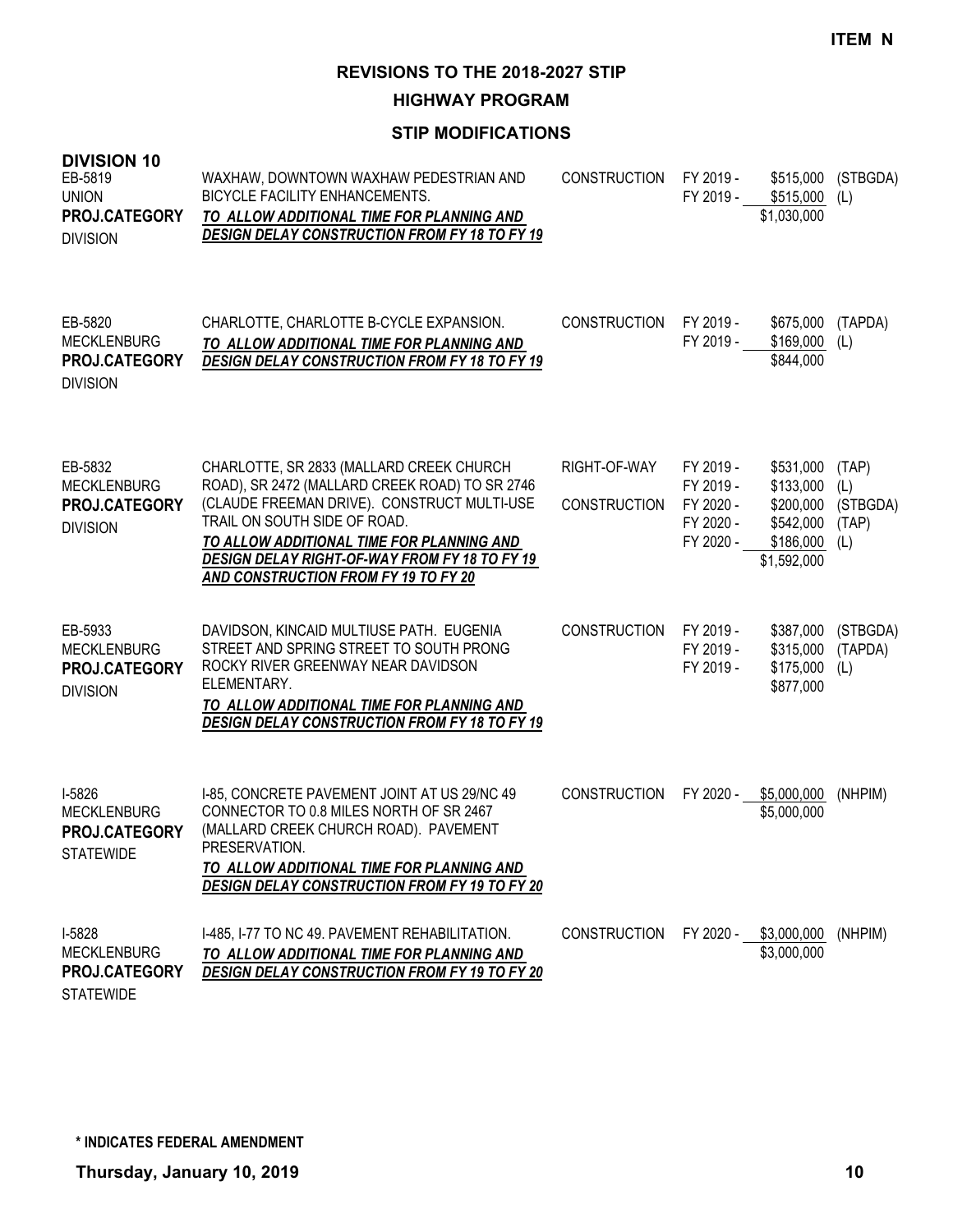#### **HIGHWAY PROGRAM**

## **STIP MODIFICATIONS**

## **DIVISION 10**

| I-5904<br>MECKLENBURG | 1-485, BLAIR ROAD TO IDLEWILD ROAD. PAVEMENT<br>REHABILITATION | CONSTRUCTION FY 2020 - \$13,000,000 (NHPIM) | \$13,000,000 |  |
|-----------------------|----------------------------------------------------------------|---------------------------------------------|--------------|--|
| <b>PROJ.CATEGORY</b>  | ACCELERATE CONSTRUCTION FROM FY 21 TO FY 20                    |                                             |              |  |
| <b>STATEWIDE</b>      |                                                                |                                             |              |  |

| U-4713A<br><b>MECKLENBURG</b><br><b>PROJ.CATEGORY</b><br><b>DIVISION</b>          | SR 3440 (MCKEE ROAD) EXTENSION, SR 3448<br>(PLEASANT PLAINS ROAD) TO SR 1009 (JOHN STREET)<br><b>ACCELERATE CONSTRUCTION FROM FY 20 TO FY 19</b> | <b>BUILD NC ROW</b><br>RIGHT-OF-WAY<br><b>UTILITIES</b><br><b>CONSTRUCTION</b> | FY 2019 -<br>FY 2020 -<br>FY 2021 -<br>FY 2022 -<br>FY 2023 -<br>FY 2024 -<br>FY 2025 -<br>FY 2026 -<br>FY 2027 -<br>FY 2028 -<br>FY 2029 -<br>POST YR-<br>FY 2019 -<br>FY 2019 -<br>FY 2020 -<br>FY 2020 - | \$86,000<br>\$86,000<br>\$86,000<br>\$86,000<br>\$86,000<br>\$86,000<br>\$86,000<br>\$86,000<br>\$86,000<br>\$86,000<br>\$86,000<br>\$344,000<br>\$1,600,000<br>\$500,000<br>\$4,100,000<br>\$2,000,000<br>\$9,490,000 | (T)<br>(T)<br>(T)<br>(T)<br>(T)<br>(T)<br>(T)<br>(T)<br>(T)<br>(T)<br>(T)<br>(T)<br>(T)<br>(T)<br>(T)<br>(L) |
|-----------------------------------------------------------------------------------|--------------------------------------------------------------------------------------------------------------------------------------------------|--------------------------------------------------------------------------------|-------------------------------------------------------------------------------------------------------------------------------------------------------------------------------------------------------------|------------------------------------------------------------------------------------------------------------------------------------------------------------------------------------------------------------------------|--------------------------------------------------------------------------------------------------------------|
| <b>DIVISION 11</b><br>B-5825<br><b>YADKIN</b><br>PROJ.CATEGORY<br><b>REGIONAL</b> | NC 67, REPLACE BRIDGE 980035 OVER YADKIN RIVER.<br>TO ALLOW ADDITIONAL TIME FOR PLANNING AND<br>DESIGN DELAY RIGHT-OF-WAY FROM FY 19 TO FY 20    | RIGHT-OF-WAY<br><b>BUILD NC CONST</b><br>CONSTRUCTION                          | FY 2020 -<br>FY 2020 -<br>FY 2021 -<br>FY 2022 -<br>FY 2023 -<br>FY 2024 -<br>FY 2025 -<br>FY 2026 -<br>FY 2027 -<br>FY 2028 -<br>FY 2029 -<br>POST YR-<br>FY 2020 -<br>FY 2021 -                           | \$830,000<br>\$687,000<br>\$687,000<br>\$687,000<br>\$687,000<br>\$687,000<br>\$687,000<br>\$687,000<br>\$687,000<br>\$687,000<br>\$687,000<br>\$3,435,000<br>\$1,850,000<br>\$1,850,000<br>\$14,835,000               | (T)<br>(T)<br>(T)<br>(T)<br>(T)<br>(T)<br>(T)<br>(T)<br>(T)<br>(T)<br>(T)<br>(T)<br>(T)<br>(T)               |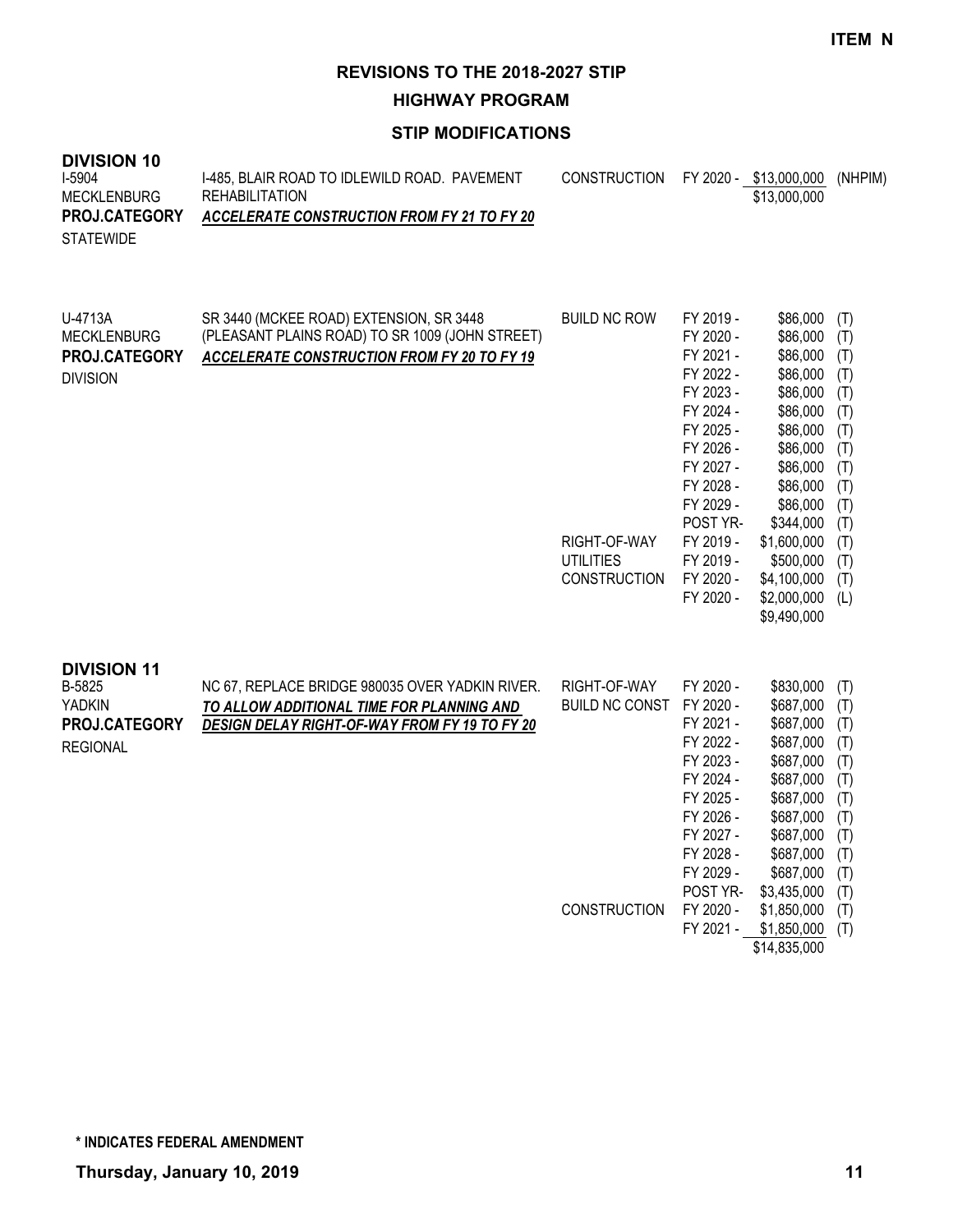**HIGHWAY PROGRAM**

| <b>DIVISION 11</b><br>R-5775<br>CALDWELL<br>PROJ.CATEGORY<br><b>EXEMPT</b>             | GRANITE FALLS, INTERSECTION OF US 321 AND SR<br>1109 (PINEWOODS ROAD EXTENSION). CONSTRUCT<br>INTERSECTION IMPROVEMENTS.<br>TO ALLOW ADDITIONAL TIME FOR PLANNING AND<br><b>DESIGN DELAY CONSTRUCTION FROM FY 18 TO FY 19</b> | <b>CONSTRUCTION</b>      | FY 2019 -<br>FY 2019 -                                                                  | \$840,000<br>\$210,000<br>\$1,050,000                                                                      | (STBGDA)<br>(S(M))                                        |
|----------------------------------------------------------------------------------------|-------------------------------------------------------------------------------------------------------------------------------------------------------------------------------------------------------------------------------|--------------------------|-----------------------------------------------------------------------------------------|------------------------------------------------------------------------------------------------------------|-----------------------------------------------------------|
| * U-5312<br><b>WILKES</b><br>PROJ.CATEGORY<br><b>REGIONAL</b>                          | US 421, NC 16 TO US 421 BUSINESS. CONVERT<br>EXISTING ROADWAY TO SUPER STREET AND ADD<br>SERVICE ROADS.<br><b>COST INCREASE EXCEEDING \$2 MILLION AND 25%</b><br>THRESHOLDS.                                                  | <b>CONSTRUCTION</b>      | FY 2020 -<br>FY 2021 -<br>FY 2022 -<br>FY 2023 -                                        | \$8,300,000<br>\$8,300,000<br>\$8,300,000<br>\$8,300,000<br>\$33,200,000                                   | (NHP)<br>(NHP)<br>(NHP)<br>(NHP)                          |
| <b>DIVISION 12</b><br>* C-5613<br><b>MECKLENBURG</b><br><b>UNION</b><br><b>IREDELL</b> | VARIOUS, PROJECTS TO IMPROVE CONGESTION AND<br>AIR QUALITY IN THE CHARLOTTE REGIONAL<br>TRANSPORTATION PLANNING ORGANIZATION<br>(CRTPO) AREA.                                                                                 | <b>ENGINEERING</b>       | FY 2019 -<br>FY 2019 -<br>FY 2019 -<br>FY 2020 -                                        | \$844,000<br>\$854,000<br>\$425,000<br>\$414,000                                                           | (CMAQ)<br>(STBGDA)<br>(L)<br>(CMAQ)                       |
| PROJ.CATEGORY<br><b>EXEMPT</b>                                                         | ADD PRELIMINARY ENGINEERING IN FY 20, RIGHT-OF-<br>WAY IN FY 20, AND CONSTRUCTION IN FY 20 NOT<br><b>PREVIOUSLY PROGRAMMED. STBG-DA FUNDS TO BE</b><br>USED ON C-5613C, C-5613F, C-5613I, C-5613J                             | RIGHT-OF-WAY             | FY 2020 -<br>FY 2019 -<br>FY 2019 -<br>FY 2020 -<br>FY 2020 -                           | \$104,000<br>\$844,000<br>\$211,000<br>\$414,000<br>\$7,327,000                                            | (L)<br>(CMAQ)<br>(L)<br>(CMAQ)<br>(STBGDA)                |
|                                                                                        |                                                                                                                                                                                                                               | <b>CONSTRUCTION</b>      | FY 2020 -<br>FY 2019 -<br>FY 2019 -<br>FY 2019 -<br>FY 2020 -<br>FY 2020 -<br>FY 2021 - | \$1,936,000<br>\$5,062,000<br>\$1,000,000<br>\$1,265,000<br>\$2,486,000<br>\$622,000<br>\$1,500,000        | (L)<br>(CMAQ)<br>(BA)<br>(L)<br>(CMAQ)<br>(L)<br>(STBGDA) |
|                                                                                        |                                                                                                                                                                                                                               | IMPLEMENTATION FY 2019 - | FY 2021 -<br>FY 2019 -<br>FY 2020 -                                                     | \$375,000<br>\$844,000<br>$$211,000$ (L)<br>\$414,000 (CMAQ)                                               | (L)<br>(CMAQ)                                             |
|                                                                                        |                                                                                                                                                                                                                               | <b>OPERATIONS</b>        | FY 2020 -<br>FY 2019 -<br>FY 2019 -<br>FY 2020 -<br>FY 2020 -                           | $$104,000$ (L)<br>\$844,000 (CMAQ)<br>$$211,000$ (L)<br>\$414,000 (CMAQ)<br>$$104,000$ (L)<br>\$28,829,000 |                                                           |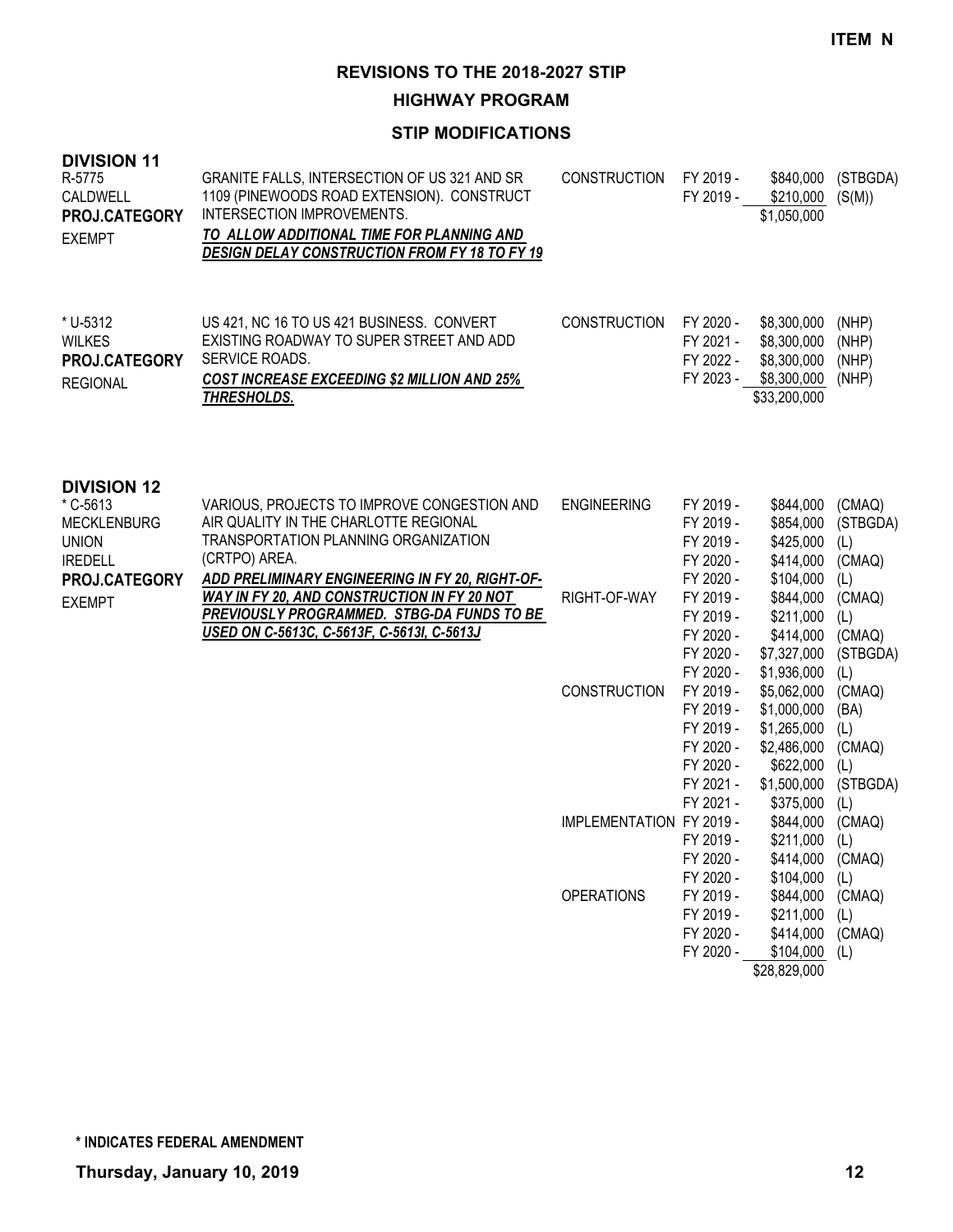**HIGHWAY PROGRAM**

| <b>DIVISION 12</b><br>* U-2523B<br><b>GASTON</b><br>PROJ.CATEGORY<br><b>REGIONAL</b>    | NC 279, NORTH OF SR 2275 (ROBINSON-CLEMMER<br>ROAD) TO WEST OF NC 275 IN DALLAS.<br><b>COST INCREASE EXCEEDING \$2 MILLION AND 25%</b><br>THRESHOLDS.                                             | RIGHT-OF-WAY<br><b>UTILITIES</b><br><b>CONSTRUCTION</b> | FY 2020 -<br>FY 2020 -<br>FY 2021 -<br>FY 2022 -<br>FY 2023 - | \$3,700,000<br>\$500,000<br>\$5,233,000<br>\$5,234,000<br>\$5,233,000<br>\$19,900,000   | (T)<br>(T)<br>(T)<br>(T)<br>(T) |
|-----------------------------------------------------------------------------------------|---------------------------------------------------------------------------------------------------------------------------------------------------------------------------------------------------|---------------------------------------------------------|---------------------------------------------------------------|-----------------------------------------------------------------------------------------|---------------------------------|
| * U-2567<br><b>CLEVELAND</b><br>PROJ.CATEGORY<br><b>STATEWIDE</b>                       | US 74 (DIXON BLVD), NC 150 (DEKALB STREET)<br>INTERSECTION. CONSTRUCT INTERCHANGE.<br><b>COST INCREASE EXCEEDING \$2 MILLION AND 25%</b><br>THRESHOLDS.                                           | RIGHT-OF-WAY<br><b>UTILITIES</b><br><b>CONSTRUCTION</b> | FY 2021 -<br>FY 2021 -<br>FY 2024 -<br>FY 2025 -<br>FY 2026 - | \$2,200,000<br>\$500,000<br>\$6,367,000<br>\$6,366,000<br>\$6,367,000<br>\$21,800,000   | (T)<br>(T)<br>(T)<br>(T)<br>(T) |
| <b>DIVISION 13</b><br>$I-5874$<br><b>BURKE</b><br>PROJ.CATEGORY<br><b>REGIONAL</b>      | I-40, SR 1142 (JAMESTOWN ROAD) - EXIT 100.<br>UPGRADE INTERCHANGE.<br>TO ALLOW ADDITIONAL TIME FOR PLANNING AND<br>DESIGN DELAY RIGHT-OF-WAY FROM FY 18 TO FY 19                                  | RIGHT-OF-WAY<br><b>CONSTRUCTION</b>                     | FY 2019 -<br>FY 2020 -<br>FY 2020 -                           | \$300,000<br>\$1,175,000<br>\$700,000<br>\$2,175,000                                    | (NHP)<br>(NHFP)<br>(NHP)        |
| I-5875<br><b>BURKE</b><br>PROJ.CATEGORY<br><b>REGIONAL</b>                              | I-40, SR 1712 (DREXEL ROAD). UPGRADE<br>INTERCHANGE.<br>TO ALLOW ADDITIONAL TIME FOR PLANNING AND<br>DESIGN DELAY RIGHT-OF-WAY FROM FY 18 TO FY 19<br><b>AND CONSTRUCTION FROM FY 19 TO FY 20</b> | RIGHT-OF-WAY<br><b>CONSTRUCTION</b>                     | FY 2019 -<br>FY 2020 -<br>FY 2021 -                           | \$2,200,000<br>\$6,750,000<br>\$6,750,000<br>\$15,700,000                               | (NHP)<br>(NHP)<br>(NHP)         |
| <b>DIVISION 14</b><br>I-4400BA<br><b>HENDERSON</b><br>PROJ.CATEGORY<br><b>STATEWIDE</b> | I-26, US 64 (EXIT 49) INTERCHANGE<br>TO ALLOW ADDITIONAL TIME FOR PLANNING AND<br>DESIGN DELAY RIGHT-OF-WAY FROM FY 19 TO FY 21                                                                   | RIGHT-OF-WAY<br><b>CONSTRUCTION</b>                     | FY 2021 -<br>FY 2025 -<br>FY 2026 -<br>FY 2027 -<br>FY 2028 - | \$6,000,000<br>\$5,850,000<br>\$5,850,000<br>\$5,850,000<br>\$5,850,000<br>\$29,400,000 | (T)<br>(T)<br>(T)<br>(T)<br>(T) |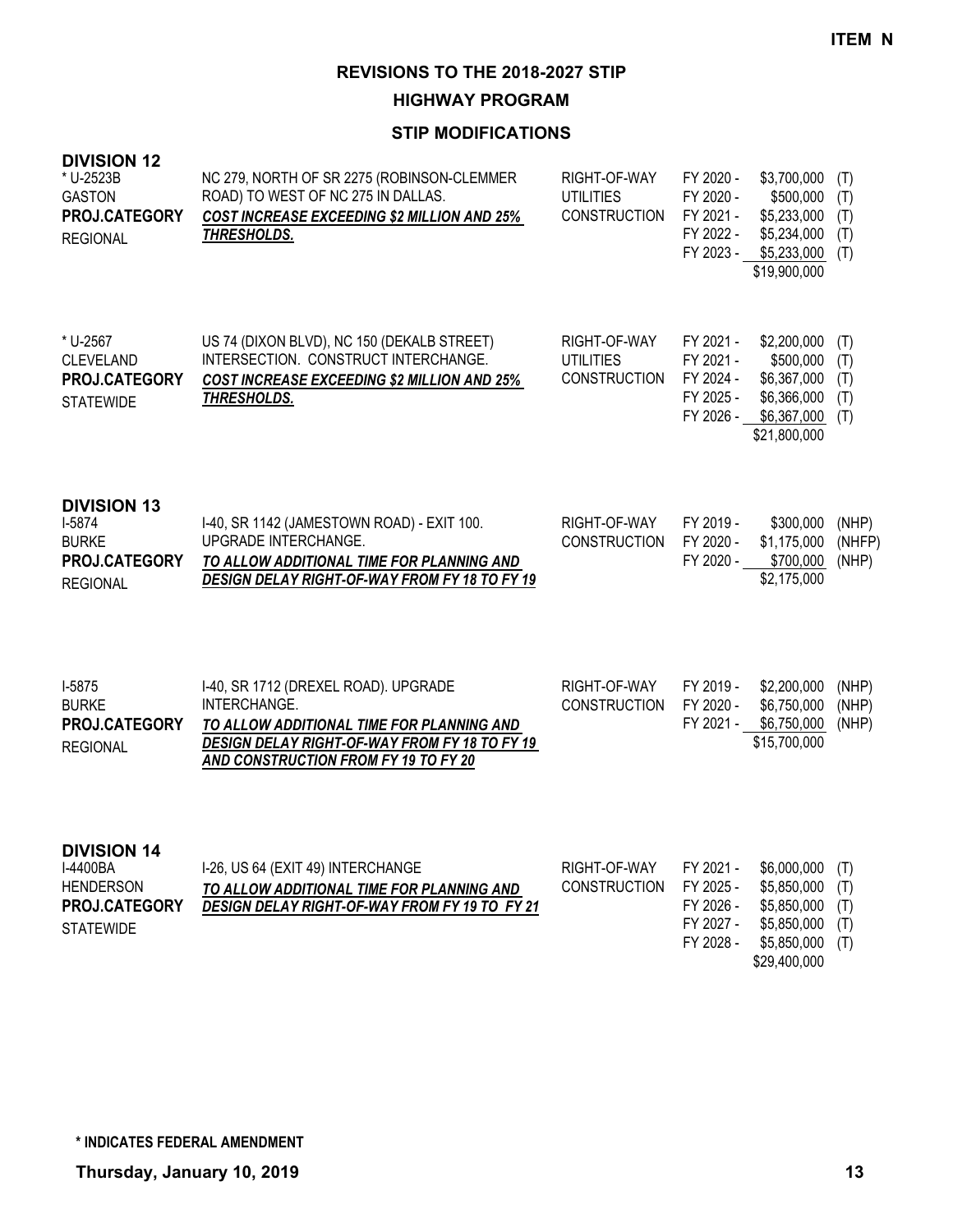**HIGHWAY PROGRAM**

| <b>DIVISION 14</b><br>* I-5922<br><b>HAYWOOD</b><br>PROJ.CATEGORY<br><b>STATEWIDE</b> | I-40, TENNESSEE STATE LINE TO MILEMARKER 7.<br>PAVEMENT REHABILITATION.<br><b>ACCELERATE CONSTRUCTION FROM FY 22 TO FY 19</b>                  | <b>CONSTRUCTION</b>                                     | FY 2019 -<br>FY 2020 -                                                                                                                                               | \$2,673,000<br>\$2,673,000<br>\$5,346,000                                                                                                                                                                                              | (STBGIM)<br>(STBGIM)                                                                           |
|---------------------------------------------------------------------------------------|------------------------------------------------------------------------------------------------------------------------------------------------|---------------------------------------------------------|----------------------------------------------------------------------------------------------------------------------------------------------------------------------|----------------------------------------------------------------------------------------------------------------------------------------------------------------------------------------------------------------------------------------|------------------------------------------------------------------------------------------------|
| * I-5923<br><b>HAYWOOD</b><br>PROJ.CATEGORY<br><b>STATEWIDE</b>                       | I-40, MILEMARKER 7 TO MILEMARKER 15. PAVEMENT<br>REHABILITATION.<br>ACCELERATE CONSTRUCTION FROM FY 22 TO FY 19                                | CONSTRUCTION                                            | FY 2019 -                                                                                                                                                            | \$2,344,000<br>FY 2020 - \$2,344,000<br>\$4,688,000                                                                                                                                                                                    | (STBGIM)<br>(STBGIM)                                                                           |
| * R-2822B<br><b>GRAHAM</b><br>PROJ.CATEGORY<br><b>REGIONAL</b>                        | NC 143, WEST BUFFALO CREEK TO NC 143 BUSINESS.<br>UPGRADE CORRIDOR.<br>COST INCREASE EXCEEDING \$2 MILLION AND 25%<br>THRESHOLDS.              | RIGHT-OF-WAY<br><b>UTILITIES</b><br><b>CONSTRUCTION</b> | FY 2022 -<br>FY 2022 -<br>FY 2024 -<br>FY 2025 -                                                                                                                     | \$500,000<br>\$635,000<br>\$6,425,000<br>\$6,425,000<br>FY 2026 - \$12,850,000<br>\$26,835,000                                                                                                                                         | (T)<br>(T)<br>(T)<br>(T)<br>(T)                                                                |
| * R-5742<br><b>CLAY</b><br>PROJ.CATEGORY<br><b>DIVISION</b>                           | NC 175, GEORGIA STATE LINE TO US 64. UPGRADE<br>ROADWAY.<br>COST INCREASE EXCEEDING \$2 MILLION AND 25%<br>THRESHOLDS.                         | BUILD NC CONST FY 2019 -<br>CONSTRUCTION                | FY 2020 -<br>FY 2021 -<br>FY 2022 -<br>FY 2023 -<br>FY 2024 -<br>FY 2025 -<br>FY 2026 -<br>FY 2027 -<br>FY 2028 -<br>FY 2029 -<br>POST YR-<br>FY 2019 -<br>FY 2020 - | \$515,000<br>\$515,000<br>\$515,000<br>\$515,000<br>\$515,000<br>\$515,000<br>\$515,000<br>\$515,000<br>\$515,000<br>\$515,000<br>\$515,000<br>\$2,060,000<br>$$5,100,000$ (T)<br>\$5,100,000<br>FY 2021 - \$5,100,000<br>\$23,025,000 | (T)<br>(T)<br>(T)<br>(T)<br>(T)<br>(T)<br>(T)<br>(T)<br>(T)<br>(T)<br>(T)<br>(T)<br>(T)<br>(T) |
| * R-5763<br><b>TRANSYLVANIA</b><br>PROJ.CATEGORY<br><b>DIVISION</b>                   | SR 1540 (WILSON ROAD), SR 1504 (OLD US 64) TO US<br>276. UPGRADE ROADWAY.<br><b>COST INCREASE EXCEEDING \$2 MILLION AND 25%</b><br>THRESHOLDS. | RIGHT-OF-WAY<br><b>UTILITIES</b><br><b>CONSTRUCTION</b> | FY 2019 -<br>FY 2019 -                                                                                                                                               | \$270,000<br>\$100,000<br>FY 2021 - \$11,500,000<br>FY 2022 - \$11,500,000<br>FY 2023 - \$11,500,000<br>\$34,870,000                                                                                                                   | (T)<br>(T)<br>(T)<br>(T)<br>(T)                                                                |